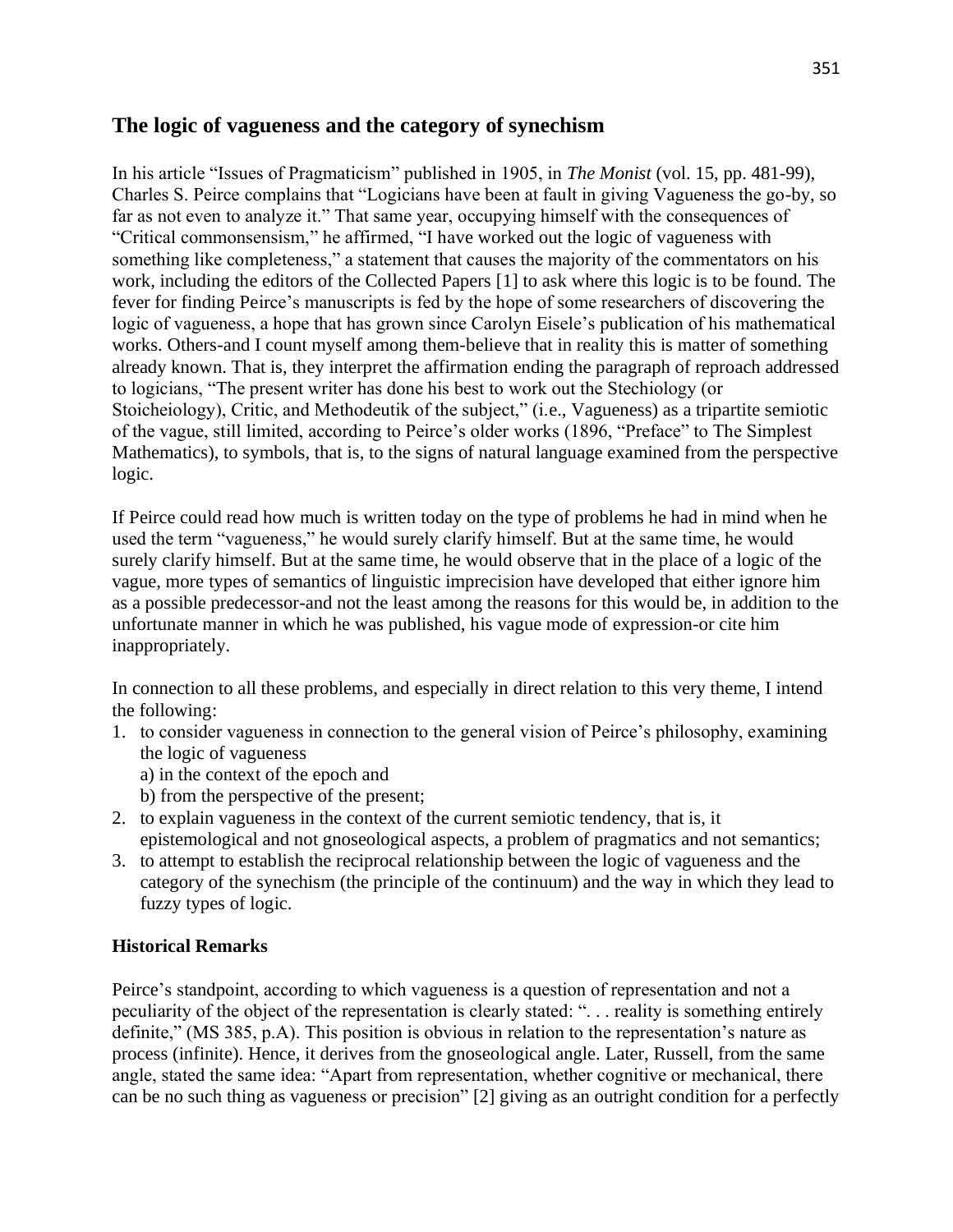logical language that it should in no way be vague. Insistence on the gnoseological moment in definition of the real as object of representation partially explains the subsequent tendency to explaining vagueness in the terms of the theory of knowledge. Frege [3], about whom it has been lightly affirmed that he did not understand the need for a special logic of vagueness, has the double merit of having grasped what he called *die Weichheit und Veranderlichkeit der Sprache* (the softness and changeability of language, [4] that is, the determined inner nature of vagueness, which he wanted to limit through the aid of a *Begriffschrift* (ideography) and the fact that these characteristics are a condition for the development of language.

The historical context can be enlarged, especially in view of the need to see to what extent a logic of vagueness is really possible and what accumulations have been made in the meantime accomplishing this. Analytical philosophy, for example, translates the question of vagueness into the space of extension and intension. Carnap [5] even gives a kind of negative definition of the zone of vagueness: "If an object y has neither the intension  $F_1$  nor  $F_2$  of the predicate Q, then a speaker X cannot even attribute, but neither can he not attribute, the predicate Q to y." Wittgenstein [6] implied the idea of the gradual nature of similarities, hence, the continuity factor, which after Peirce had been lost sight of for a long time. Later developments were more and more specialized and technically refined. To name a few: Montague's meaning function [7], Quine's idea of vague as a consequence of the mode of learning expressions and meaning [8], Lewis's pragmatically relevant factors [9], Lakoff's distinction between vague boundaries and fuzzy hedges [10], etc. I emphasize, however, that they do not actually attain a logic of vagueness but only a logic of the production and determination of meaning. Vague is therefore considered as a semantic notion, fuzzy semantics attempting to give quantitative rules for specifying vagueness in the particular universe of linguistic discourse. The concentration on natural language as a particular sign system and the stereotyped repetition of the fact that its semantics is inexact still have not led very far, one of the very reasons why, in words different from Peirce's [11], "need for an exact theory of inexactitude" is more and more frequently called for and attempts are being made in this direction.

Taking the whole evolution into consideration, from the mere intuition of vagueness to the diverse formalisms, especially semantic, we cannot help observing that progress in the knowledge of the mechanism of producing meaning in natural language has been relatively minor and that limiting the problematic to double articulated language is still a step backward in relation to Peirce's concept of vagueness. The latter is a general theory concerning the relation between vague and determined as they appear in thought and communication processes and also in processes of signification viewed from the most general perspective regarding the sign, hence, without being limited to the linguistic sign. According to Peirce, thought is semiotic. It is dialogical and realized through signs. The sign itself cannot be absolutely precise. Its vague nature (indefiniteness) stems from the relation with the object of the sign which stands for that object or with its interpretant for which it brings about meaning (sense, meaning, signification). The first relationship (between sign and object) is a source of indefiniteness in Breadth; the second (between sign and interpretant) is the source of indefiniteness in Depth (cf. 4.543, 5.448). Peirce eventually dwells on one of these two types of indefiniteness: "Indefiniteness in depth may be termed vagueness,: (MS 283, 141, 138-39, rejected pages). Peirce's early or more recent commentators (James Feibleman [12], W.B. Gallie [13], Ch. K. McKeon [14], J.L. Cohen [15], among others) did not keep this specification, so definitive of Peirce's concept, in mind. Of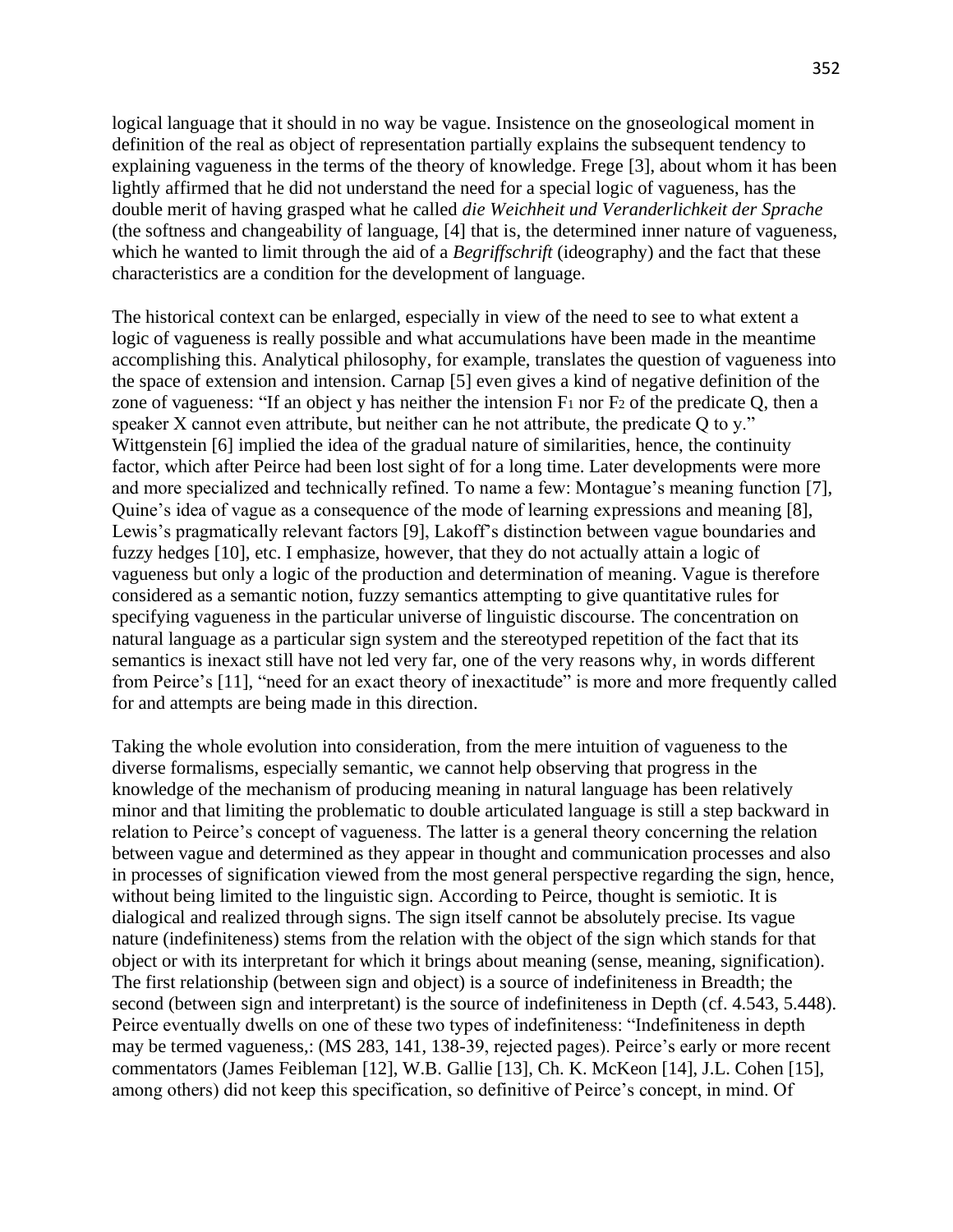course, it would be advisable to try to find out where the notions Breadth and Depth come from in order to more clearly understand even the abovementioned definition of vagueness. Peirce took over these terms from Hamilton [16] and initially applied them to the study of terms [17], for extension and comprehension respectively, proposing new meanings and even defining types such as informed breadth and depth of a term, essential and substantial breadth or depth of terms, etc. We can ask which of the types mentioned above participates in defining vagueness and thus arrive at the semiotic concept, initially presented as a theory of the symbol ("to include both concept and word," 2.418) even though it is already the outline of the triadic structural model of the sign [18].

Vagueness concerns the informed depth, hence, "in a supposed state of information" (2.408). Moreover, according to Peirce, depth may be a certain or doubtful, actual or potential, which is also reflected by the types of vagueness (certain, doubtful, actual, or potential vague). The typology of vagueness was not, however, developed by Peirce and not even by those who later occupied themselves with it. W.J. Jevons [19], for whom breadth is extension and depth, intension, bewails, somehow in the same manner Peirce did when he wrote *Ethics of Terminology* [20], "the peculiar misfortune of the science of logic to have a superfluity of names or synonyms for the same idea. . . ." Jevon's [21] use of the terms *breadth* and *depth* (terms not far in meaning from the same used by Peirce) is peculiar to the *pre*-semiotic period of logic (and of science in general). A sign is objectively general, in so far as, leaving to the interpreter the right of completing the determination for himself. A sign is objectively vague, in so far, as leaving its interpretation more or less indeterminate, it reserves for some other possible sign or experience the function of completing the determination," (4.505). In his conception, the universal phenomenon of vagueness affects the logic of the non-contradiction, which Russell views differently, that is, that the law of the excluded middle is affected (a negative image, from possible true and false together to no true and no false). Peirce did not discover vagueness but only defined it as an implicit part of any sign process, linguistic or otherwise. Therefore, the consciousness of vagueness is part of semiotic consciousness, reflected by the latter in all of the forms of man's semiotic practice.

### **Methodological Distinctions**

In order to understand the logic of vagueness which Peirce affirmed he had elaborated—an affirmation I believe to be true and justified—let us see what are the Stechiology (or Stoicheiology), Critic and Methodeutik of vagueness. They are the general theory of the nature and meaning of signs (viewed as representamina, hence icon, index, and symbol), the classification of arguments and the determination of their validity, and lastly, the study of the methods of investigation, exposition, and application of the truth (cf. 1.192, 2.93, 2.229, 3.430, and 4.9). From the view set forth in 1867—a reference date he himself gives—and until the one sustained in 1905, an evolution took place after which Peirce set up a *triadic-trichotomic semiotic* as a new type of logic of a universal nature. It necessarily derives from his general philosophical system, a system established on the basis of the phaneroscopic categories (Possibility, Reality, Necessity) and that it implies, as its very ordering principle, the law of synechism, that is, the doctrine of the continuum. The latter governs knowledge and implies generality. If all that exists is continuous ("Synechism is the doctrine that all that exists is Continuous,"  $1.172$ ), and if generality and continuity are the same thing  $(4.172)$ , then we can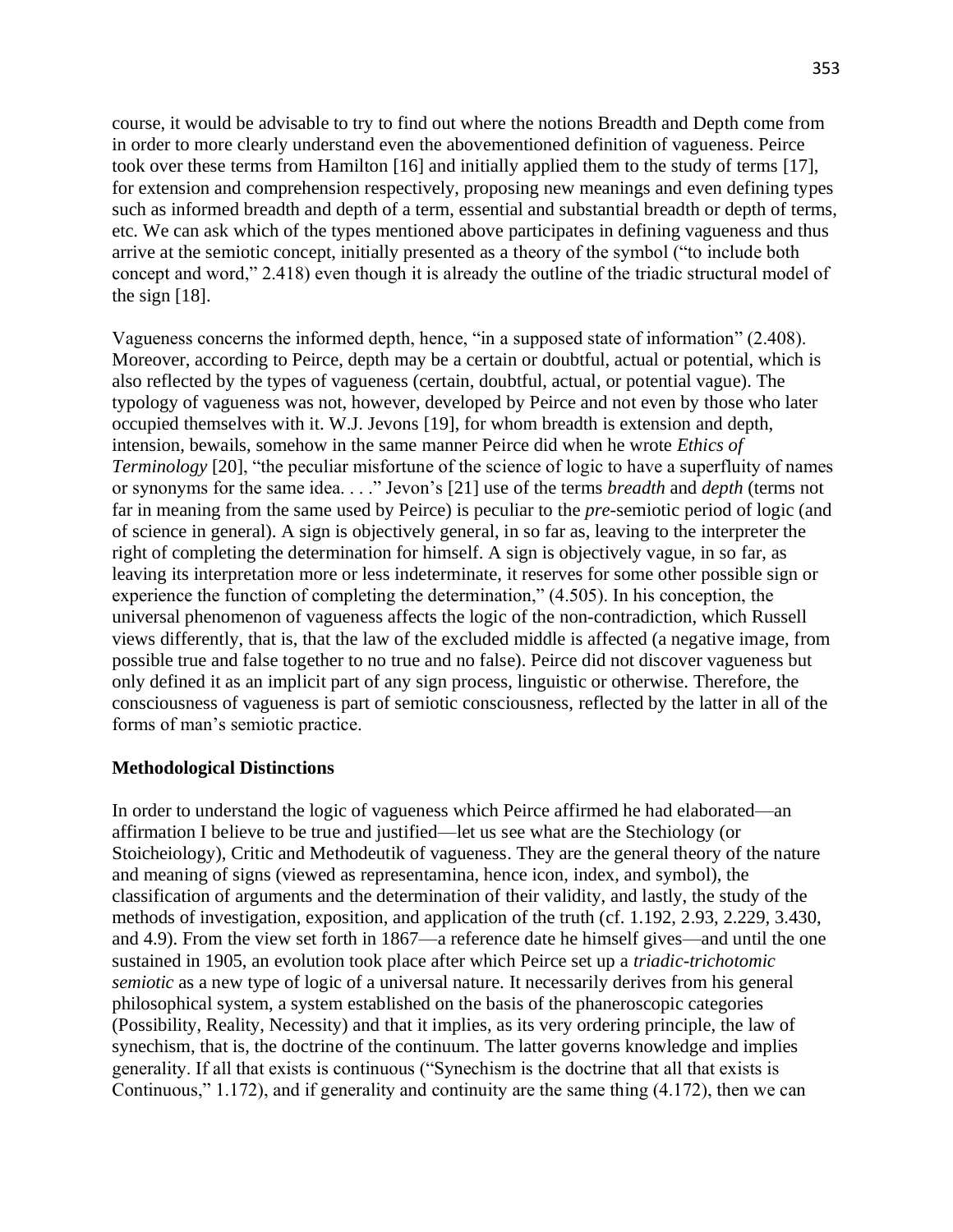also understand why vagueness constitutes a universal principle and is not the result of a "defect in thinking or knowledge" (4.344), hence not a gnoseological accident. Vagueness can neither be eliminated ("vagueness . . . which is no more to be done away with in the world of logic than friction in mechanics," 4.512) nor reduced to ambiguity, a danger that subsequent research has in fact not avoided.

As a semiotic animal (*zoon semiotikon*), man himself is identified as a sign and participates in the endless process of representing and interpreting reality. The potential infinity of the process of investigation and interpretation causes that only a relatively complete meaning (sense, meaning, signification) be determined at each moment. The process nature of knowledge concerns its epistemological condition. Vagueness hence represents a sort of relationship between absolute, final determination, which in fact is not attained (the condition of an ideal, therefore) and actual determination of meaning (again as sense, meaning, signification in concrete semioses. It can already be seen from the model of the processuality of knowledge outlined above that vagueness and continuity cannot be isolated from each other. On the one hand we have sign processes, within the competence of semiotics (as *System of Logic*) and on the other, continuity as a supreme law in the universe of phaneroscopic categories.

Semiotics itself, in its divisions and in the sign operations it defines, is the logic of vagueness, and it is in this sense that Peirce affirmed that he had elaborated such a logic. At the beginning, this logic was limited, as already shown, to the symbol, an unclear concept which was clarified processually, that is, to the extent to which Peirce arrived at the definition of the sign in its generality (the sign of natural language being only one among the possible signs of the global system of semiotics). Starting out from the particular term-object relationship, term-interpretant in particular, one arrives at the relationship between the sign and the object for which it stands, in particular the relationship between the sign and its interpretant (conceived as an integral part of the sign, united to the sign through the very act of interpretation). Vagueness thus comes about in the domain of the interpretant, a fact that has already led us to affirm that the opinion according to which "vagueness is a semantic notion" (with the addition that "It is deficiency of meaning," as sustained by Kit Fine ([22], for instance) does not correspond to the essential determination of vagueness as a semiotic characteristic. It follows from Peirce's analysis that vagueness is situated in the field of pragmatics, part of the generalized semiotic field that I have already defined [23]. The deficiency of meaning to which Fine and others refer to is *ambiguity* (so often confused with vagueness). The referential aspect (which the indefinite in breadth, hence the connotational aspect of the sign, represents) is not a source of vagueness. The mode in which signs are attached to objects, a mode represented by the referential aspect, is, in the final analysis, characteristic of the gnoseological moment. The structural aspect, stemming directly from the sign's triadictrichotomic structure (which the indefinite in depth, hence the connotational aspect of the sign, represents) shows both what vagueness is and what its logic is. It is a question of the way in which signs are connected to each other-a sign exists only in connection to another-of the way in which it participates in semioses, of the way they are interpreted, that is, of what characterizes the epistemological moment. This, in way of example, justifies the current discussions on the higher order of vagueness (M. Przelecky [24]), the meaning of which can, I believe, have more light shed upon it, considering the unity between vagueness and the continuum.

Recent theories, in the fields of science and the humanities, are characterized by, among other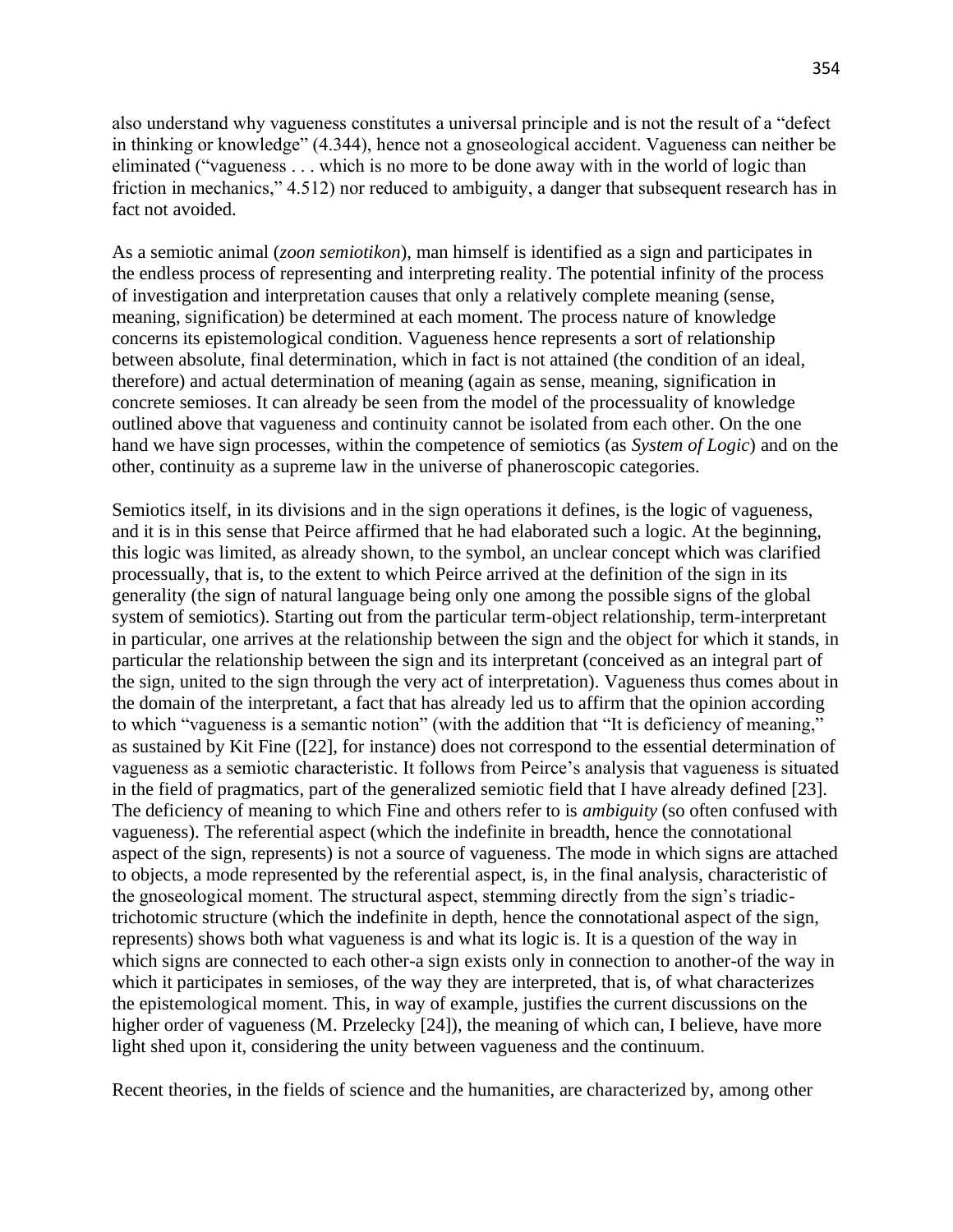things, a new epistemological condition, in particular by the integration of semiotic consciousness (hence including vagueness which in part of the latter) into scientific and philosophical practices. The evidencing of the semiotic aspect (of natural or formal languages, of the languages of communication or signification, etc.), that follows the prior event of demonstrating the structural aspect, corresponds to that discovery by the modern epistemology according to which "vagueness is not incompatible with precision" (Quine [25]). The need to reunite vagueness with the continuum is not therefore only the consequence of Peirce's semiotic system—which is far from being universally accepted—but also a directly practical consequence necessitated by progressing from quantitative to qualitative evaluations.

#### **Critical Remarks: Vagueness and Fuzziness**

Philosophers of language, logicians, and linguists accept that natural languages are vague. However, those who occupy themselves with general sign systems (in their quality as semioticians, logicians, or mathematicians) or with the study of specialized artificial systems (formal language, symbolic systems, institutionalized systems, etc.) start out from the need to define the source of vagueness and from the question of whether vagueness is an implicit characteristic of any semiotic representation or not. In this case too, opinions obviously do not coincide or even converge towards a commonly acceptable truth.

Two different positions should be considered as characteristic of the current evolution of vagueness. On one hand, the concept of semantic competence, which not only affirms the semantic condition of vagueness-an idea I consider out of harmony with Peirce's fundamental concept of vagueness-but also ignores the referential relationship, eliminated the social aspect of meaning fulfillment in the broad sense. It also postulates ( Chomsky, as well as Katz and Fodor) the clear distinction between what we know about the meaning of expressions and what we know about the empirical properties of things and phenomena. The second direction is represented by the new enunciations of the concept of competence (for instance, M. Creswell [26]). The capacity to decide between the truth or falsity of an expression is placed on the main level, hence the abstraction of all the aspects of meaning that are not connected to the expression is made. Putnam's model [27] appeared as an alternative to the extent that it was characterized as an outright "realistic route." Its argumentation is simple: we live in an epoch and in a society in which the principal of the division of labor functions, evident especially on the social and economic levels. The inference to linguistic activity is derived somewhat intuitively. On the basis of ordinary needs and interests, each person feels the necessity of learning the basic vocabulary. The necessity of setting up a method with whose help one can establish the relation between word and object (if the word is in univocal relationship with an object or in equivocal relationship with a number of objects) appears only to specialists. A relationship of cooperation (analogous to that in the labor process) is thus set up between experts and non-experts. Specialization, which corresponds to the growth of science and technology, brings with it the entrenchment of the division of linguistic activity. The mutual interest in cooperation between experts and non-experts is pragmatic and implies the social factor in language processes. Extension is socially defined through collective competence (which includes that of the experts). If we extend Putnam's model to signs in general-and in his case as well as in Peirce's, the beginning is made by considering natural languages-that is, if we extend the model to semiotic reality in its generality (which in the case of art, for example, would only be a confirmation, the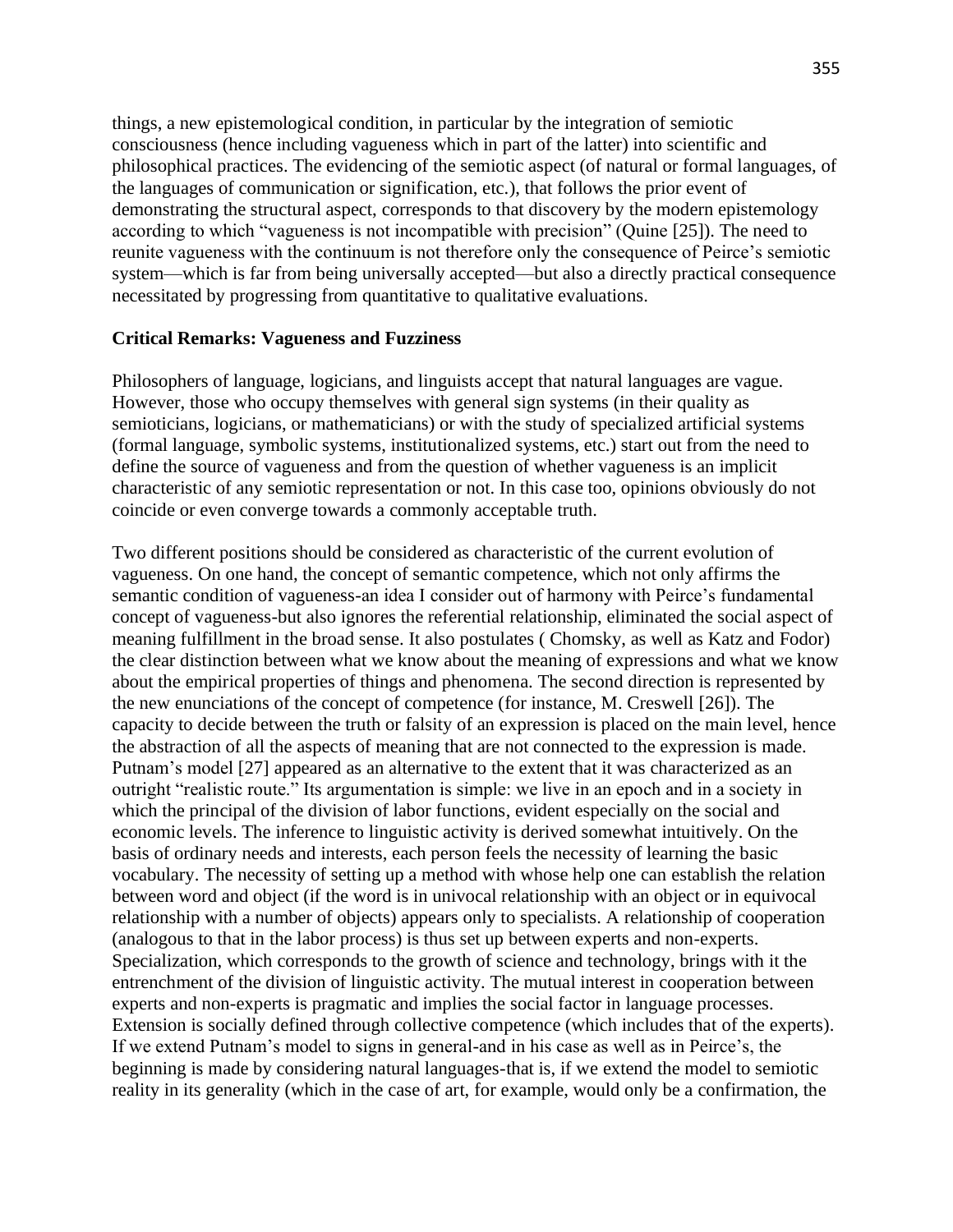division of competence and the role of experts having been studied) we observe that the solution of describing semiotic processes (of language, especially) through formal language—Carnap's line—is not sufficient since it cannot reflect both vagueness and the division of semiotic activitya division that assumes more and more refined forms than Putnam supposes. A theory that considers both aspects is necessary, and such a theory can be merely contextual. (Putnam believes that the attempts made by D. Lewis [28] approach this ideal.) Here the problem that appears is one of pragmatic context, not semantic context, because, as I already have shown, vagueness, as well as the division of semiotic activity (I extend Putnam's concept from the signs of language to the general system of signs), is determined on a pragmatic level. Context is not only semiotic, itself being sometimes vague ("its reference if often intrinsically vague itself," J. Bar Hillel [29]). But any context, as I demonstrated in the definition of the semiotic field, can be represented by signs.

Let us not dwell on this. I have proposed to show that the logic of vagueness, as an implicit part of semiotics, is always found in association to the law of synechism, that is, to the doctrine of continuity. Thus Peirce becomes—I believe this opinion can be sustained—a predecessor of the view based on the model of fuzzy sets and especially their semiotic application in both analytical and synthesizing processes. Furthermore, the sign implies vagueness and the continuum, and this fact stems from Peirce's general concept. Vagueness is modeled within the theory of fuzzy sets through the membership function that can gradually be brought to a higher degree of precision. This membership function has a certain similarity to the density of probability function when the set to which the latter refers is continuous, although the two are essentially different.

The ordinating concept of Peircean semiotics is the relation, the triadic-trichotomic structure preserving hierarchy from the model of the phaneroscopic categories. The preserving of hierarchy (that is, of a certain order relationship called isotony in mathematical language) makes formalization possible with the aid of the algebraic theory of categories. The objects of the fundamental mathematical category of the sign (see MacLane [30]) are represented by what is called *Firstness*, *Secondness*, and *Thirdness*. (I use the term "mathematical" in order to avoid confusion with Peirce's metaphysical categories.) The nature of order relationship is expressed even through the names used. The relationship between these objects (classes, in fact) has, due to isotony (that is, due to the preservation of hierarchy indicated by name: Firstness before Secondness, Secondness before Thirdness, etc.), the nature of morphism. Here the structure of the relationship between objects, and not the objects themselves, are characteristic. As a result of this intrinsic condition of Peirce's semiotic, a condition that can be strictly formally expressed through the category of sign classes, an important conclusion results: the infiniteness of interpretability, which stems from the sign's vague condition, and indeterminateness, in connection to continuity, causes Peirce's table of signs to make sense only to the extent it is understood as the structure of a continuously functioning system. Peirce himself did not observe this and consequently ordered the ten sign classes (2.264) according to an affinity criterion based on likeness. Actually, he did not observe that the ten sign classes were in reciprocal relationship, that some could be transformed into the others, nor how these transformations take place, although he defined the concept of semiosis (sign process), degenerative processes (leading to replicas) and generative processes (from a low degree of semioticity to a higher degree of semioticity). The application, in the abovementioned sense, of the mathematical theory of categories also permits the explanation of Peirce's so-called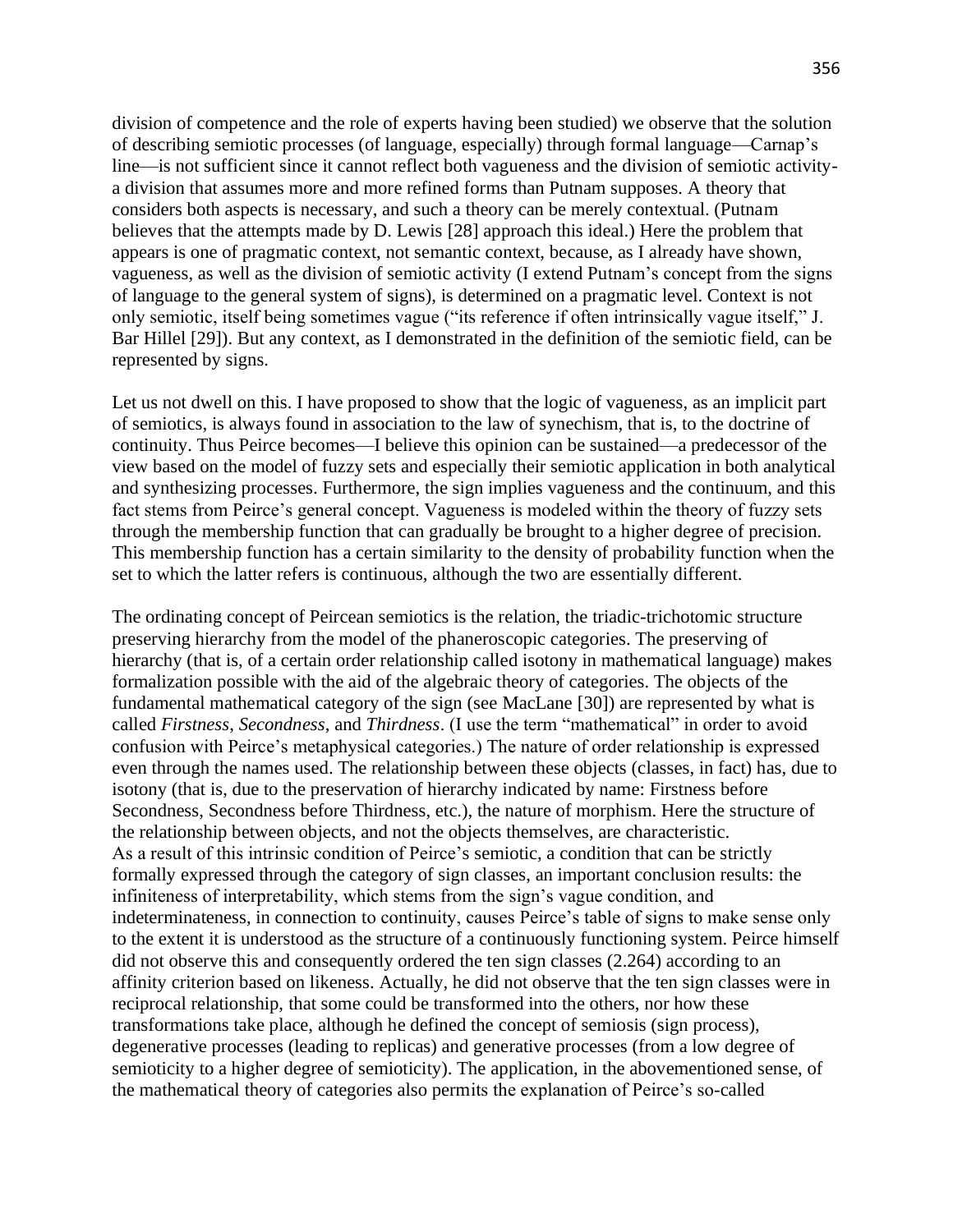inconsistency which led him to write of ten sign classes on one occasion, then 28 (in his letter to Lady Welby of December 14, l908 [31]) and even 66 classes. The explanation is that the ten classes correspond to the simple triadic structure of the phaneroscopic categories, or more precisely to what he called (also in a letter to Lady Welby, October 12, 1904) *cenopythagorean categories*.

Developing this first model, always under the control of the logic of relations—a logic that demonstrates the irreducibility of the triad into dyads or monads but assures the reducibility of higher forms into the triad—Peirce introduced, and explained in his letter to William James (March 14, l909), the division of the object (immediate and dynamic), as well as of the interpretant (immediate, dynamic, final). Considering the morphism of this category (with no less than six objects), 28 classes actually result (ordinated independent sextuplets in conformity to the hierarchy given in the phaneroscopic categories). Another four trichotomies that Peirce suggested also explain the 66 classes mentioned, classes considered by the editors of his work as its final expression. So it is in no case a question of inconsistency, but an expression of the gradual perfecting of his typology of signs, to date not satisfactorily explained by anyone. Of course, it is captivating to follow the line of Peirce's reasoning, to reconstitute, by respecting the system's internal logic, some of the results that for a long time have been regarded with suspicion or presented as inconsistent (and discarded as such).

I have presented these results however, obviously important from a historical perspective, because they can be obtained only on the basis of the hypothesis I have enunciated: the unity between the logic of vagueness and the law of synechism, a hypothesis I have tried to demonstrate on the historical as well as methodical level. It is not only a problem of confirming Peirce and of consecrating him as one more precursor of the fuzzy set theory, but especially of developing his semiotic and putting it into operation. The definition of the dynamics of the sign table based on the consideration of morphisms from the cenopythagorean categories represents a first aspect. A second aspect is the observation that Peirce, basing himself on the unity of vague and continuous, intuited fuzzy relationships, that is he intuited multivalued relations and opened the way to the application of these relationships, belonging to his semiotics, to the dynamics of signs. The typology of the sign classes (the ten, the 28, the 66), as confirmed by the mathematical theory of categories (cf. Marty [32], Nadin [33]) should be understood as a network of fundamental reference points in the generalized semiotic field. Whenever this typology is transformed into an end in itself, it leads only to formalistic semiotics. To give a name to a sign (to identify it) does not solve the problem of the way it functions in the semiotic field. The sign can be conceived and interpreted only within the framework of the logic of vagueness and with the participation of the doctrine of the continuum.

Fuzzy categories, the extension of the mathematical concept of category, fulfill this desideratum and perfect Peirce's table of fundamental signs by realizing the image of the continuum, hence also the dynamics of sign processes. It is possible to go on, that is, to consider a suggestion of Peirce's (2.227) concerning the trichotomy of the icon, index and symbol, in which case again, the table of sign classes is *continuumized*, a result corresponding to the spirit of this semiotics based on the unity between vague and continuous [34]. In connection to this, it should be said that the concept of fuzzy sets, particularly of the *ensemble flou*, as they were introduced by Zadeh [35] and Gentilhomme [36] correspond to the reunion of borderline cases, as vagueness is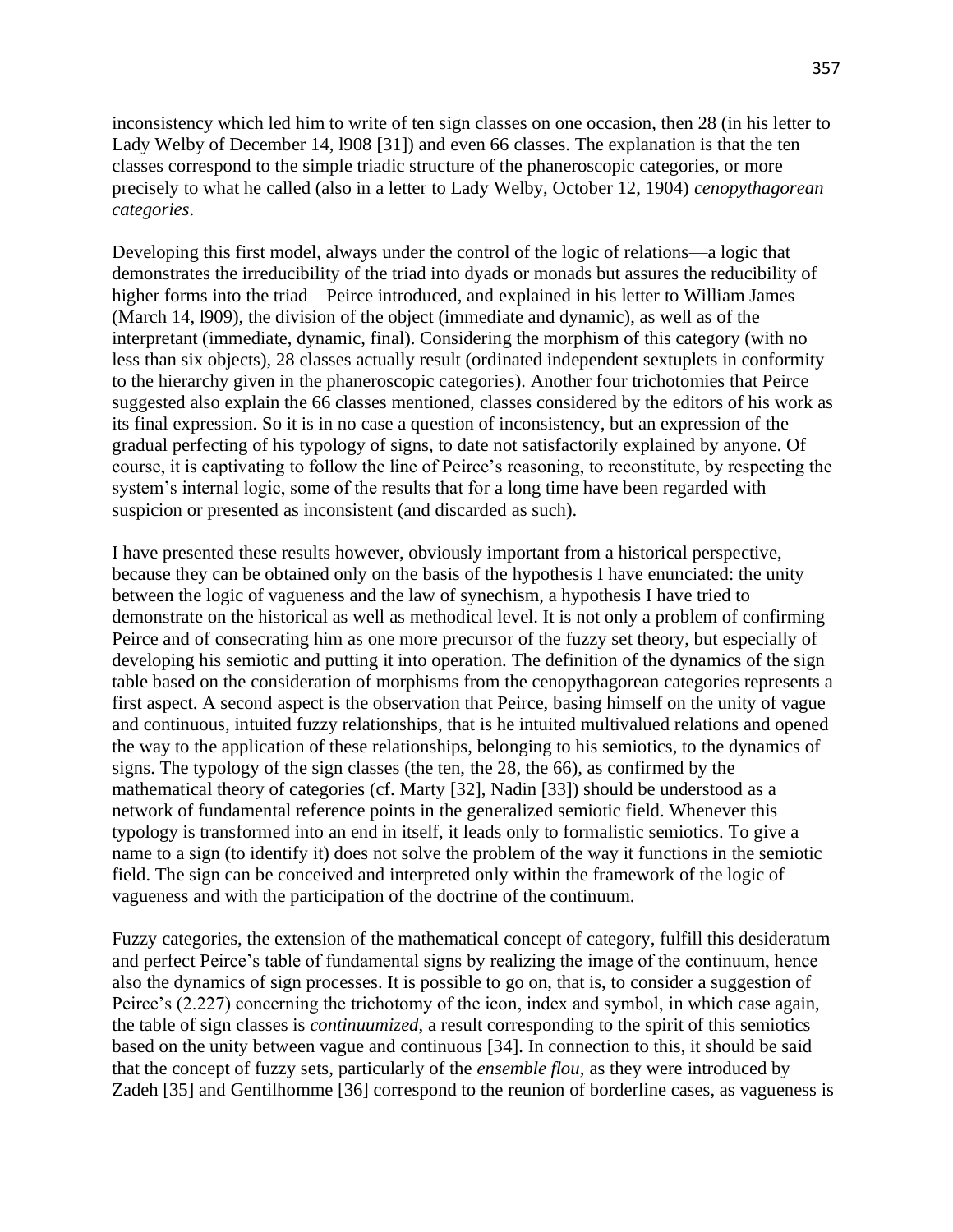sometimes defined, with the doctrine of the continuum (which quantifies transition from one quality to another).

## To quote Zadeh:

The fundamental concept in mathematics is that of a set—a collection of objects. We have been slow in coming to the realization that much, perhaps most, of human cognition and interaction with the outside world involves constructs which are not sets in the classical sense, but rather 'fuzzy sets' (or subsets), that is, classes with unsharp boundaries in which the transition from membership to nonmembership is gradual rather than abrupt. Indeed, it may be argued that much of the logic of human reasoning is not the classical two-valued or even multivalued logic but a logic with fuzzy truths, fuzzy connectives, and fuzzy rules of inference [37].

The semiotic and dialogic nature of thought in Peirce's conception and the model of multivalued logic demonstrated by Zadeh in his definition of fuzzy sets seem to be outright complementary components. It is clear that by joining all the theses I have presented above one can imagine a next level of fuzzy-fuzzy, etc. corresponding to the advancement from one level (or type) of indeterminacy to a higher one, obviously together with the image of the continuum extended to infinity. The exact treatment of the inexact, which many modern tendencies have programmatically assumed, thus becomes semiotically not only possible but also necessary.

I shall not dwell on the various attempts at fuzzy logic, which implicitly deal with some aspects of vagueness (Reiger [38], Zadeh [39], etc.). Not even the reservations made in regard to fuzzy logic (Morgan and Pelletier [40]) will be brought into discussion here, although in enunciating them, one touches upon problems concerning the condition of semiotics itself, hence Peirce's basic doctrine (including the logic of vagueness). Our concern here has been to show the necessary relation between the components of this doctrine, a relation frequently ignored even though the price of this ignoring is the spoiling of the consistency of the semiotic procedure undertaken with the means of Peirce's semiotic. In this study, I did not follow a formal path (although I presented results involving mathematical formalization [Nadin 41]), not because such a path is impossible or unpractical, nor because I fear instinctive rejection of mathematics or logics by semioticians. Rather, my intention was to suggest how congenial to our natural way of thinking and understanding are the logic of vagueness and the doctrine of continuity, hence how congenial the fuzzy approach is to us. Beyond the nonsystematic and often vague nature of Peirce's formulations, this conclusion stands out with real clarity.

### ©Mihai Nadin

University of Bucharest, Institute of Philosophy University of Munich, Seminar for Philosophy, Logic and Science Theory

### **References and Notes**

1. Collected Papers of Charles Sanders Peirce, vols. I-VI. Charles Hartshorne and Paul Weiss, eds. (Cambridge, Mass.: The Belknap Press of Harvard University Press, 1960). Vols. VII-Viii, Arthur W. Burks, ed. (Cambridge, Mass.: Harvard University Press, 1958). References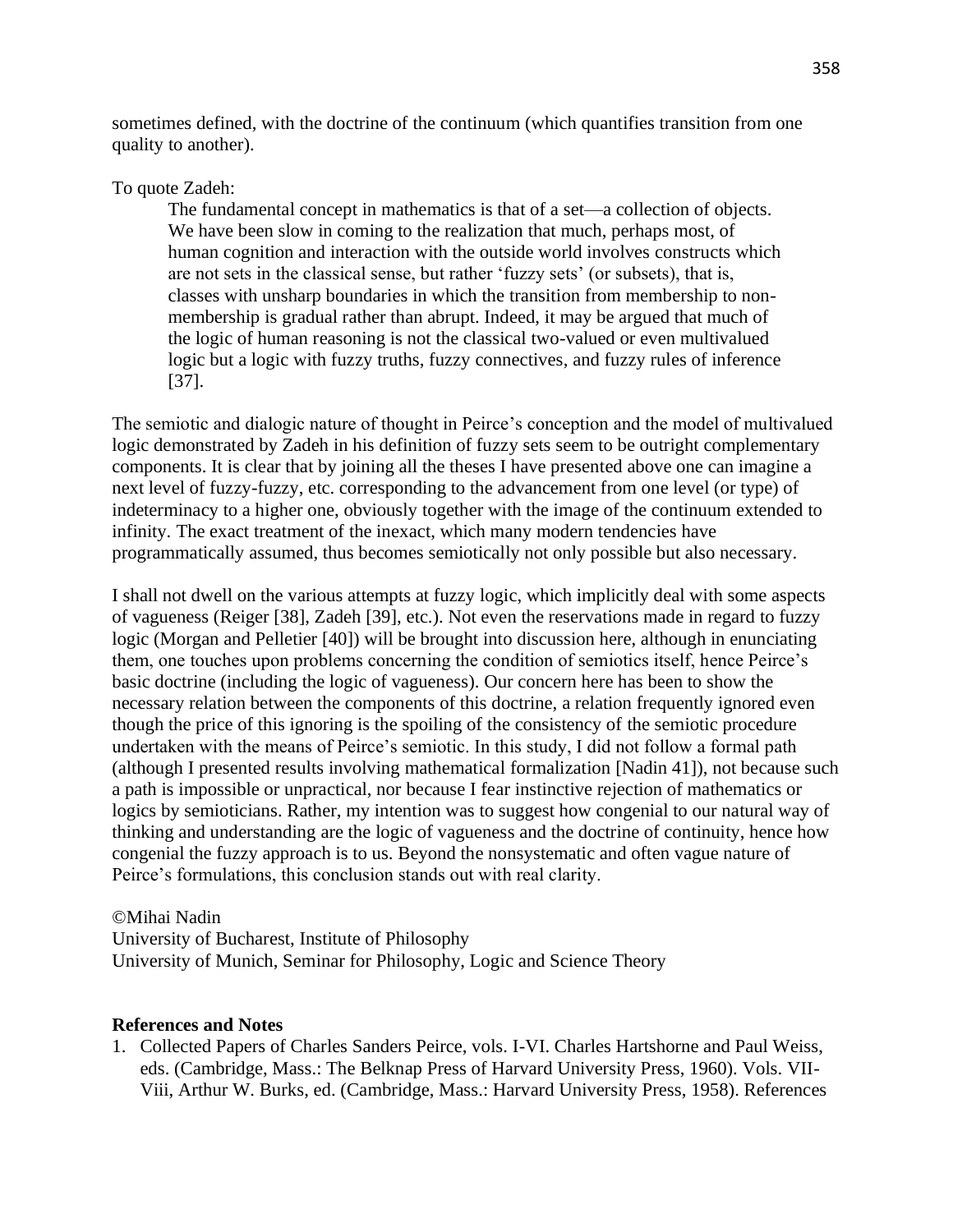to this take the usual volume-paragraph form. As far as manuscripts are concerned, reference is made to Charles S. Peirce Papers in the Houghton Library by the numbers assigned in Robin's Annotated Catalogue of the Papers of Charles S. Peirce. References to Peirce's New Elements of Mathematics, edited by Carolyn Eisele, are by volume and page number.

- 2. Russell, Bertrand: "Vagueness,: in Australian Journal of Psychology and Philosophy, 1 (1923): 84-92.
- 3. Wright, Crispin: "On the Coherence of Vague Predicates," in Synthese, 30 (1975): 325.
- 4. Frege, Gottlob: "Uber die wissenschaftliche Berechtigung einer Begriffsschrift," in Zeitschrift fur Philosophie und philosophische Kritik, 81 (1882): 48-56.
- 5. Carnap, Rudolf: Meaning and Necessity. A study in Semantics and Modal Logic (Chicago and London: The University of Chicago Press, 1947). In order to take vagueness into account while giving a formulation of the intension" of a predicate, "a pair of intensions F1, F2 must be stated: X has the disposition of ascribing affirmatively the predicate 'Q' to an object y if and only if y has F1; and the disposition of denying 'Q' for y if and only if y has F2. Thus, if y has neither F1 nor F2, X will give neither an affirmation nor a negative response; the property of having neither F1 nor F2, constitutes the zone of vagueness, which may be possibly empty" pp. 242-43.
- 6. Wittgenstein, Ludwig: Philosophical Investigations/Philosophische Untersuchungen (Oxford: Blackwell, 1958).
- 7. Montague, Richard: "Pragmatics," in Formal Philosophy. Selected Papers of Richard Montague. Ed. and with intro. by Richmond H. Thomason (New Haven and London: Yale University Press, 1974), pp. 95-119.
- 8. Quine, Willard van Orman: Word and Object (Cambridge, Mass.: The M.I.T. Press, 1960), pp. 125-29.
- 9. Lewis, D.: "General Semantics," in Semantics of Natural Language, Davidson, D. and Harman, G. eds. (Dordrecht, Holland: D. Reidel, 1972).
- 10. Lakoff, G.: "A Study in Meaning Criteria and the Logic of Fuzzy Concepts," in Journal of Philosophical Logic, 2 (1973): 458-508.
- 11. Moravcsik, J.M.: "Linguistics and Philosophy," in Current Trends in Linguistics, 12 (Linguistics and Adjacent Arts and Sciences) (The Hague: Mouton, 1974), p. 15.
- 12. Feibleman, James: An Introduction to Peirce's Philosophy Interpreted as a System (New York and London: Harper & Brother Publishers, 1946). Remarks on vagueness are made in a section devoted to "Critical Common-Sensism", pp. 310-16.
- 13. Gallie, W.B.: Peirce and Pragmatism (Harmondsworth, Middlesex: Penguin Books, 1952 and Peirce's Pragmaticism," in Studies in the Philosophy of Charles Sanders Peirce, Philip P. Wiener and Frederic H. Young, eds. (Cambridge, Mass.: Harvard University Press, 1952), pp. 61-75. Approaching "The Problem of Vague Predicates" Gallie notices that Peirce, "in the Pragmaticism Papers, approaches the subject of vagueness from a number of different sides. He claims, for instance, that all our most deeply grounded and in practice indubitable beliefs are essentially vague (5.446); and this is true, in his opinion, both of particular "acritical" judgments of perception and of such highly general beliefs as that God (in some sense) is real, and that Nature is (in some sense) uniform. On the 'logic of vagueness' he has some remarkably acute and suggestive things to say, although nothing (as far as the Pragmaticism Papers or any other of his published writings show) that bears out his claim to have 'worked out the logic of vagueness in something like completeness'." p.66.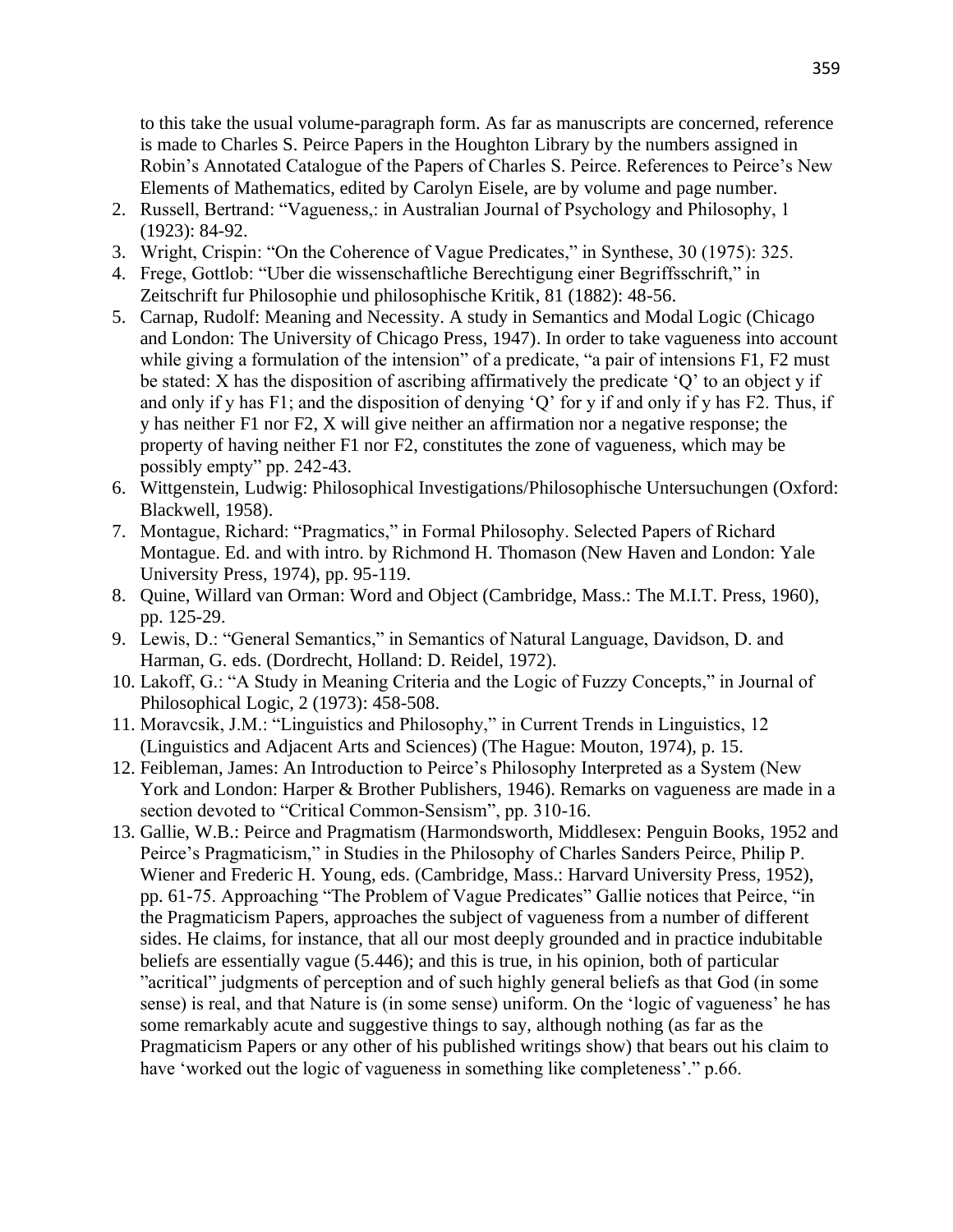- 14. McKeon, K. Charles: "Peirce's Scotistic Realism," in Studies in the Philosophy of Charles Sanders Peirce, Philip P. Wiener and Frederic H. Young, eds. (Cambridge, Mass.: Harvard University Press, 1952), pp. 238-51.
- 15. Cohen, L., Jonathan: The Diversity of Meaning (London: Methuen & Co. 1962), chap. IX: "Meaning and Vagueness," pp. 2655-77. "On C.S. Peirce's view it had been the law of noncontradiction rather than that of excluded middle which is restricted in scope by the phenomenon of universal vagueness," pp. 265-66. "Peirce seems to have concluded not that formal logic is intrinsically inapplicable to ordinary discourse but rather that a new logic, 'a logic of vagueness,' was required, which he said he had 'worked out with something like completeness'; and though Peirce's logic of vagueness has never been found various attempts have since been made to replace its loss," p. 266.
- 16. Hamilton, Sir William: Lectures on Logic. Eindinburgh: H.L. Mansel and J. Veitch edit., 2nd vol.
- 17. Cf. Peirce, Ch., S.: "Upon Logical Comprehension and Extension," Proceedings of the American Academy of Arts and Sciences, vol. 7, Nov. 13, 1867, intended as Essay III of Search of Method and as chap. 15 of the Grand Logic.
- 18. "A symbol, in its reference to its object, has a triple reference: First, Its direct reference to its object, or the real things which it represents; Second, Its reference to its ground through its object, or the common characters of those objects; Third, Its reference to its interpretant through its object, or all the facts known about its object, cf. First, The informed breadth of the symbol; Second, The informed depth of the symbol." (2.408).
- 19. Jevons, W.J.: Lessons in Logic, 1870, republished by McMillan, 1965.
- 20. Peirce, Ch., S.: "Ethics of Terminology," in Syllabus of Certain Topics of Logic. (Boston: Alfred Mudge & Son, 1903).
- 21. Jevons, W.J.: Lessons in Logic, p. 39. "breadth: the individual things to which the name applies; depth: the qualities the possession of which by those things is implied."
- 22. Fine, Kit: "Vagueness, Truth and Logic," in Synthese, 30 (1975): pp. 265-300.
- 23. Nadin, Mihai: "Das semiotische Feld," in Zeichen und Wert. (Tubingen: Gunther Narr Verlag, 1980).
- 24. Przelecky, Marian: "Fuzziness as Multiplicity," in Synthese 30 (1975): 375: "second order vagueness: borderline cases of borderline cases in universe U."
- 25. Quine, Willard van Orman: Word and Object, p. 127.
- 26. Creswell, M.J.: "Semantic Competence," in Meaning and Translation Philosophic and Linguistic Approaches. (London: Duckworth).
- 27. Putnam, Hilary: "The Meaning of Meaning," in Mind, Language and Reality (Cambridge: Cambridge University Press, 1975). "… a 'set',' in the mathematical sense, is a 'yes-no object; any given object either definitely belongs to S or definitely does not belong to S, if S is a set. But words in a natural language are not generally 'yes-no': there are things of which the description 'tree' is clearly false, to be sure, but there are a host of borderline cases," p. 133.
- 28. Lewis, D.: "General Semantics."
- 29. Bar-Hillel, Jehoshua: "Indexical Expressions," in Universal Semantics and Philosophy of Language (Jerusalem: The Magnus Press, 1970).
- 30. MacLane, Saunders: Categories for the Working Mathematician (New York, Heidelberg, Berlin: Springer Verlag, 1972).